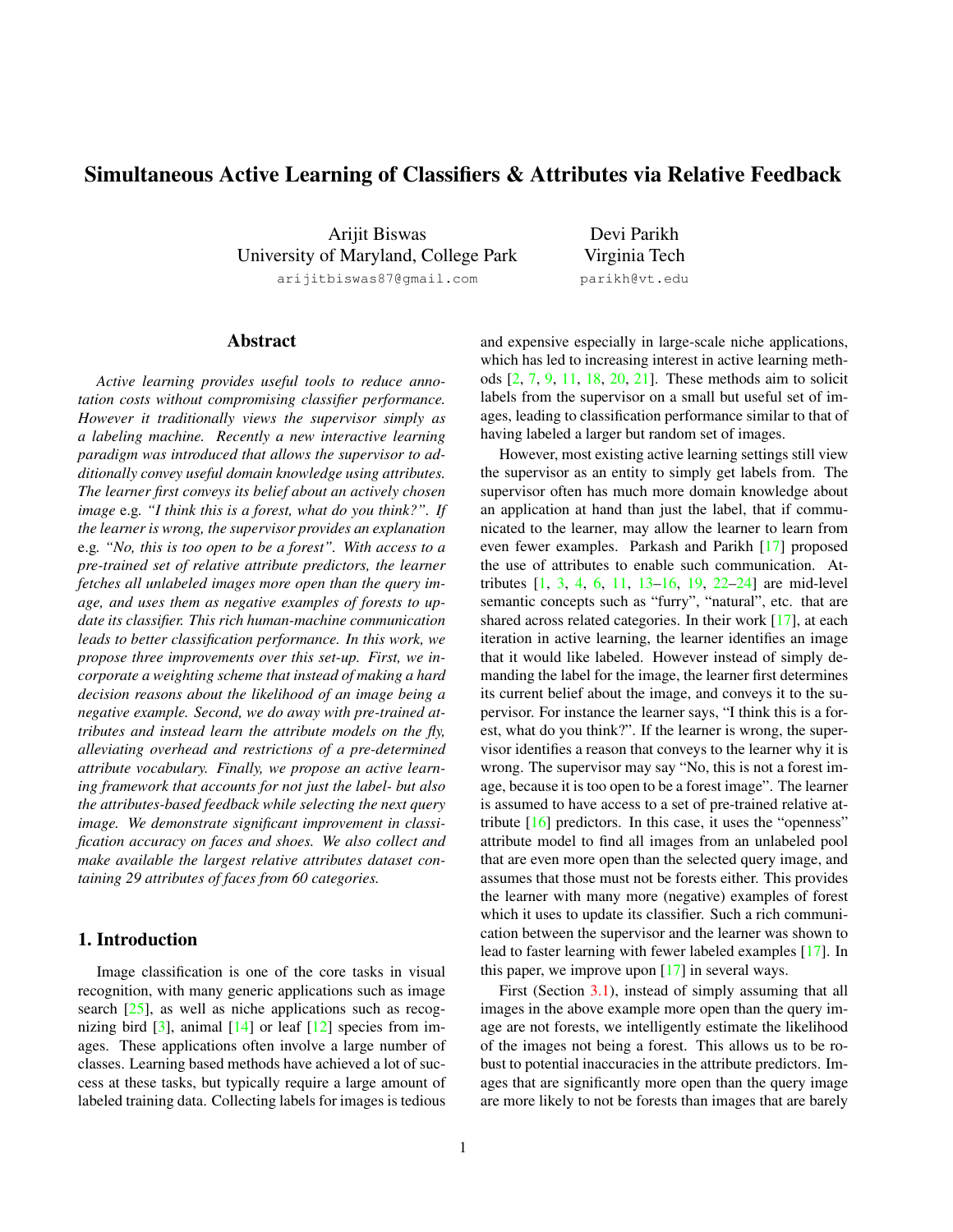more open. Moreover, if an image is deemed to not be a forest due to several reasons provided by the supervisor across the active learning iterations, this increases our confidence in it not being a forest. We show that a simple weighting scheme that accounts for these intuitions significantly improves performance.

Second (Section [3.2\)](#page-3-0), instead of requiring the learner to have access to a pre-trained set of relative attribute models, we allow the learner to learn the attribute models on the fly, simultaneously with the category models. Requiring access to a domain relevant vocabulary of attributes and corresponding attribute models is very restrictive and can be time consuming to acquire. Instead, we leverage the following observation: when the supervisor says "This query image is too open to be a forest", it not only conveys information about forests, but it also conveys information about the notion of openness. If in previous (or future) iterations the learner has already collected a few example forest images, this feedback from the supervisor indicates that those images must be less open than the query image. This information can be used to build or update the openness attribute model. This allows the supervisor to introduce new attributes as and when necessary without being constrained by a pre-determined vocabulary. It also alleviates the need to collect training data to train a pre-determined set of attributes. The learner and supervisor start with nothing but an unlabeled pool of images, and learn both the categories and attribute models from scratch. This reduced overhead and unconstrained setting truly makes the proposed approach easily and widely accessible.

Finally (Section [3.3\)](#page-3-1), we propose a novel active learning framework that selects the most useful image at each iteration, keeping in mind the specific form of learner-supervisor interaction our setup allows. The attributes-based feedback provided by the supervisor is propagated to many unlabeled images by the learner. Our estimate of the reduction in entropy of the system when a query image is selected accounts for this propagation and results in more efficient learning.

We demonstrate our approach on two domains: faces<sup>1</sup> and shoes. In both cases, we assume that if the learner is correct about its belief about a query image, the supervisor can confirm this. But if the learner is incorrect, the supervisor can indicate that and provide an explanation, but can not identify the correct label of the image. This is relevant in various scenarios like face recognition for surveillance or niche applications like bird  $\lceil 3 \rceil$ , animal  $\lceil 14 \rceil$  or leaf  $\lceil 12 \rceil$ species recognition that require expert knowledge. The supervisor can look at example images of the claimed category and easily verify if the claim is correct or not. But the supervisor may not have the time to navigate through a long list of categories, nor have the expertise to do so. Attributes on the other hand may not require as much expert knowledge. For instance, say the learner incorrectly claims a teenager in a surveillance video is Kirabo Smith, and shows previously labeled example images of Kirabo Smith. The supervisor can see from the examples that Kirabo Smith is actually a senior citizen. The supervisor may not know who the person in the video is, but can easily say that the person is too young to be Kirabo Smith.

Most relevant to our work is that of Parkash and Parikh [\[17\]](#page-7-11). They introduced the notion of using attributes for providing classifiers feedback. Authors provided a great overview of its relationships to existing trends in computer vision. We do not replicate that discussion here for space considerations. Our work innovates over theirs in three significant ways as described above. We now provide an overview of the use of attributes for classifier feedback as in [\[17\]](#page-7-11) and then describe our proposed approach.

### 2. Preliminaries

A supervisor is teaching a machine visual concepts. As learning aid, there is a pool of unlabeled images that the supervisor will label over the course of the learning process for the learner to learn from. At each iteration, the learner picks an image from the unlabeled pool that it finds would be most useful to have labeled. It communicates its own belief to the supervisor in the form of a predicted label for this image. The supervisor either confirms or rejects this label. If rejected, the supervisor communicates an explanation using attributes for why the learner's belief was wrong. The learner incorporates both the label-feedback (whether accepted or rejected) and the attributes-based explanation (if rejected) to update its models. And the process continues.

A binary classifier  $h_k(x)$ ,  $k \in \{1...K\}$  is trained for each of the  $K$  categories to be learnt. At any point during the learning process, there is an unlabeled pool of images U and a training set  $T_k = \{(\mathbf{x}^k, y^k)\}\)$  of labeled images for each classifier. The labeled images  $x^k$  can lie in any feature space. The class labels are binary  $y^k \in \{+1, -1\}.$ In our implementation we use linear SVMs as the binary classifier with probability estimates as output. These probability estimates are normalized across the  $K$  classifiers to compute  $p_k(x_i)$ , the probability that image  $x_i$  belongs to class  $k$ . The image with the highest entropy of the class distribution  $p_k$  is chosen to be the query image  $x^q$ . We will describe our novel criterion for picking the query image in Section [3.3.](#page-3-1) We initialize the system with one labeled example from each class. Note that a new class can be added to the system at any time in the learning process simply by providing one positive labeled example.

There are two parts to the supervisor's response to the query image. The first is label-based feedback where the supervisor confirms or rejects the learners predicted label for the actively chosen image instance  $x^q$ . And the sec-

<sup>&</sup>lt;sup>1</sup>As part of our experimental setup, we collected and have made publicly available annotations for 29 relative attributes on 60 celebrity faces [\[13\]](#page-7-15), the largest relative attributes dataset to date.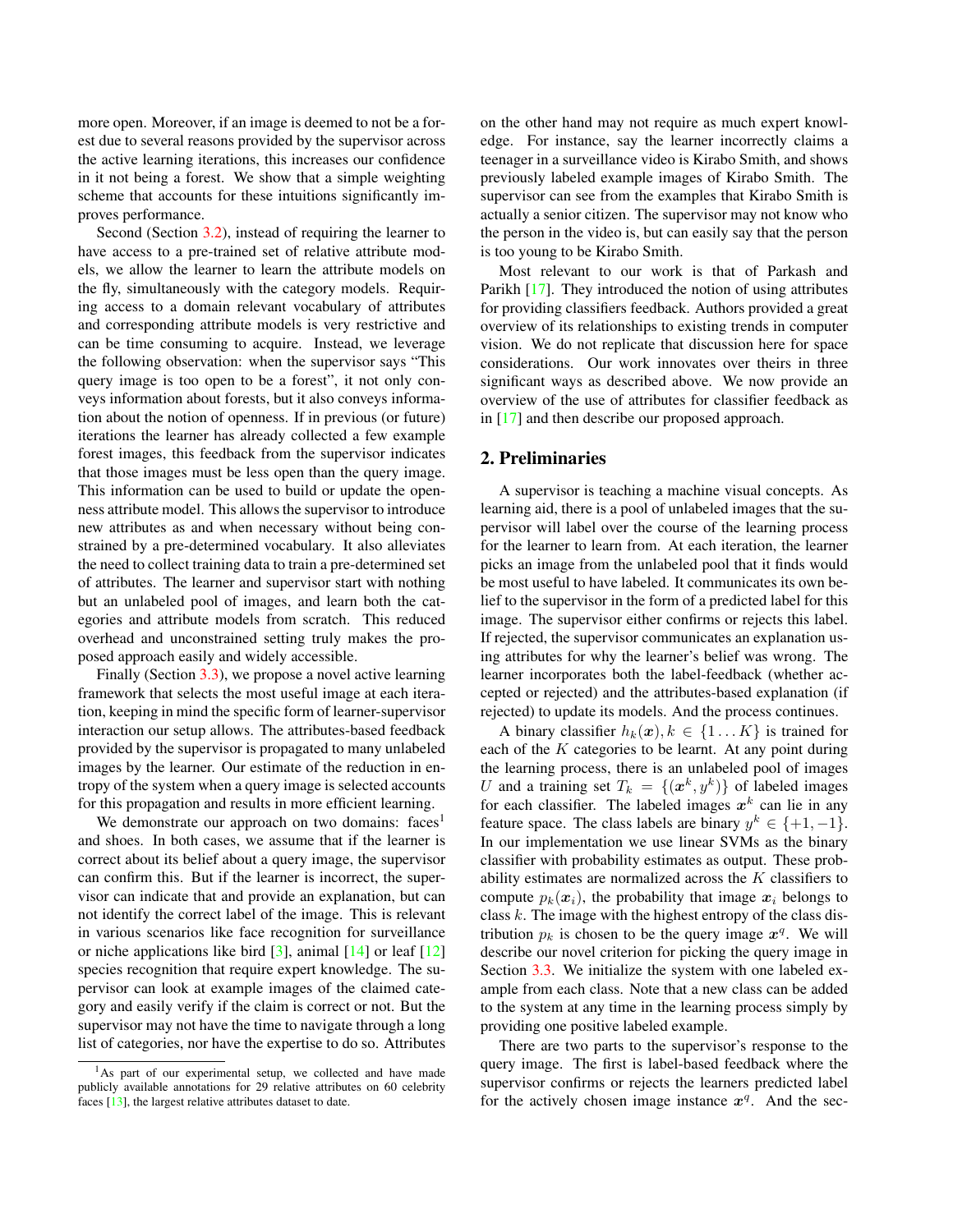ond is an attributes-based explanation that is provided if the learners predicted label was incorrect and thus rejected. We now discuss how the attributes-based feedback is incorporated given that the learner has access to a set of attribute predictors. We will describe our approach of learning these models on the fly in Section [3.2.](#page-3-0)

### 2.1. Incorporating Attribute-based Explanation

Let's say the learner incorrectly predicts the label of actively chosen image  $x^q$  to be l. The supervisor identifies an attribute  $a_m$  that he thinks is most appropriate to explain to the learner why  $x^q$  does not belong to l. There are two simple forms of explanation. The supervisor can either say " $x^q$  is too  $a_m$  to be l" or " $x^q$  is not  $a_m$  enough to be l", whichever be the case.

In the former case, the learner computes the strength of  $a_m$  in  $x^q$  as  $r_m(x^q)$ , where  $r_m$  is a attribute strength predictor for attribute  $a_m$  (Section [2.2\)](#page-2-1). The learner identifies all images in the currently unlabeled pool of images  $U$  with attribute strength of  $a_m$  more than  $r_m(\boldsymbol{x}^q)$ . Clearly, if  $\boldsymbol{x}^q$ is too  $a_m$  to be l, all images depicting a higher strength of  $a_m$  should not be l either. Hence the training data for class l  $(T_l)$  is updated to be  $\hat{T}_l = T_l \cup \{(\mathbf{x}, -1)\} \,\forall \mathbf{x} \in$ U s.t.  $r_m(x) \geq r_m(x^q)$ . Similarly, for the latter form of feedback,  $\hat{T}_l = T_l \cup \{(\boldsymbol{x},-1)\} \,\, \forall \boldsymbol{x} \,\in\, U \,\, s.t. \,\, r_m(\boldsymbol{x}) \,\leq\,$  $r_m(\boldsymbol{x}^q)$ . The category-label information is thus propagated to other images in U aside from just  $x^q$ . We will describe our novel weighting scheme in Section [3.1](#page-2-0) that softens this propagation.

## <span id="page-2-1"></span>2.2. Attribute Predictors

The feedback provided by the supervisor relates the query image actively selected by the learner to the category the learner believes the query image is from. Hence relative attributes [\[16\]](#page-7-16) are a natural choice. We now describe how these relative attribute predictors are trained offline. We will describe our approach to learning these attribute models on the fly in Section [3.2.](#page-3-0)

Suppose we have a vocabulary of M attributes  $A =$  ${a_m}$ . These attribute models are learnt using a set of training images  $I = \{i\}$  represented in  $\mathbb{R}^n$  by feature-vectors  ${x_i}$ . For each attribute, we are given as supervision a set of ordered pairs of images  $O_m = \{(\boldsymbol{x}_i, \boldsymbol{x}_j)\}\;$  such that  $(x_i, x_j) \in O_m \implies x_i \succ x_j$ , *i.e.* image *i* has a stronger presence of attribute  $a_m$  than j. We wish to learn a ranking function  $r_m(\mathbf{x_i}) = \mathbf{w}_m^T \mathbf{x_i}$  for  $m = 1, \dots, M$ , such that the maximum number of the following constraints is satisfied:  $\forall (x_i, x_j) \in O_m, \boldsymbol{w}_m^T\boldsymbol{x_i} > \boldsymbol{w}_m^T\boldsymbol{x_j}.$  A relaxed version of this NP hard problem is solved using a large margin learning to rank formulation similar to that of Joachims [\[8\]](#page-7-20). With this, given any image  $x$  in our pool of unlabeled images  $U$ , we can compute the relative strength of each of the M attributes as  $r_m(x) = \boldsymbol{w}_m^T \boldsymbol{x}$ .

#### 2.3. Incorporating Label-based Feedback

As described earlier, we consider a scenario where the supervisor can verify if the classifier's prediction of  $x^q$  is correct or not. But when incorrect, it would be very time consuming for or beyond the expertise of the supervisor to seek out the correct category label to provide as feedback. Hence the supervisor only confirms or rejects the prediction, and does not provide a correction if rejecting it. While our approach is general, in our implementation we assume that each image belongs to exactly one category. Hence, if the classifier's prediction l is confirmed we have  $\hat{T}_l = T_l \cup$  $\{(\boldsymbol{x}^q, +1)\}\)$ , and  $\hat{T}_n = T_n \cup \{(\boldsymbol{x}^q, -1)\}$   $\forall n \neq l$ . However, if the classifier's prediction is rejected, we only have  $\hat{T}_l =$  $T_l \cup \{(\bm{x}^q,-1)\}.$ 

## 3. Proposed Approach

We now describe our proposed approach that improves upon the set-up presented in the previous section.

## <span id="page-2-0"></span>3.1. Weighting Scheme for Negative Examples

As described above, Parkash and Parikh [\[17\]](#page-7-11) use the attributes-based feedback to fetch unlabeled images and add them as negative examples, all with the same weight. However, not all images are equally likely to be negative. In our running example, if the query image is too open to be a forest, images that are significantly more open than the query image are more likely to not be forests than images that are barely more open than the query image. Also, as iterations go by, if the same image is deemed to not be a forest due to several reasons provided by the supervisor on different query images, we should be more confident of the image not being a forest. If one query is too open to be a forest and another future query is not natural enough to be a forest, an image that is both more open than the first query and less natural than the second is more likely to not be a forest than an image that is more open than the first query but also more natural than the second. We develop a straightforward weighting scheme that accounts for these intuitions.

Let  $w_Q^l(\bm{x})$  capture the likelihood at iteration  $Q$  that any unlabeled image  $x$  does not belong to class  $l$ . It is computed using attributes-based feedback accumulated over all past iterations (indexed by  $q$ ) where the classifier incorrectly predicted the label of the corresponding query image  $x^q$  to be *l*. Without loss of generality, we will assume that for each of these iterations, the supervisor gave the explanation: " $x^q$ is too  $a_{mq}$  to be l". Notice that the attribute selection may have been different at each iteration, indexed by  $m<sup>q</sup>$ . Then

$$
w_Q^l(\boldsymbol{x}) = \sum_{q=1}^Q n_q(\boldsymbol{x})
$$
 (1)

where  $n_q(x)$  is 0 if:

• l was not the predicted label for  $x^q$  at iteration q OR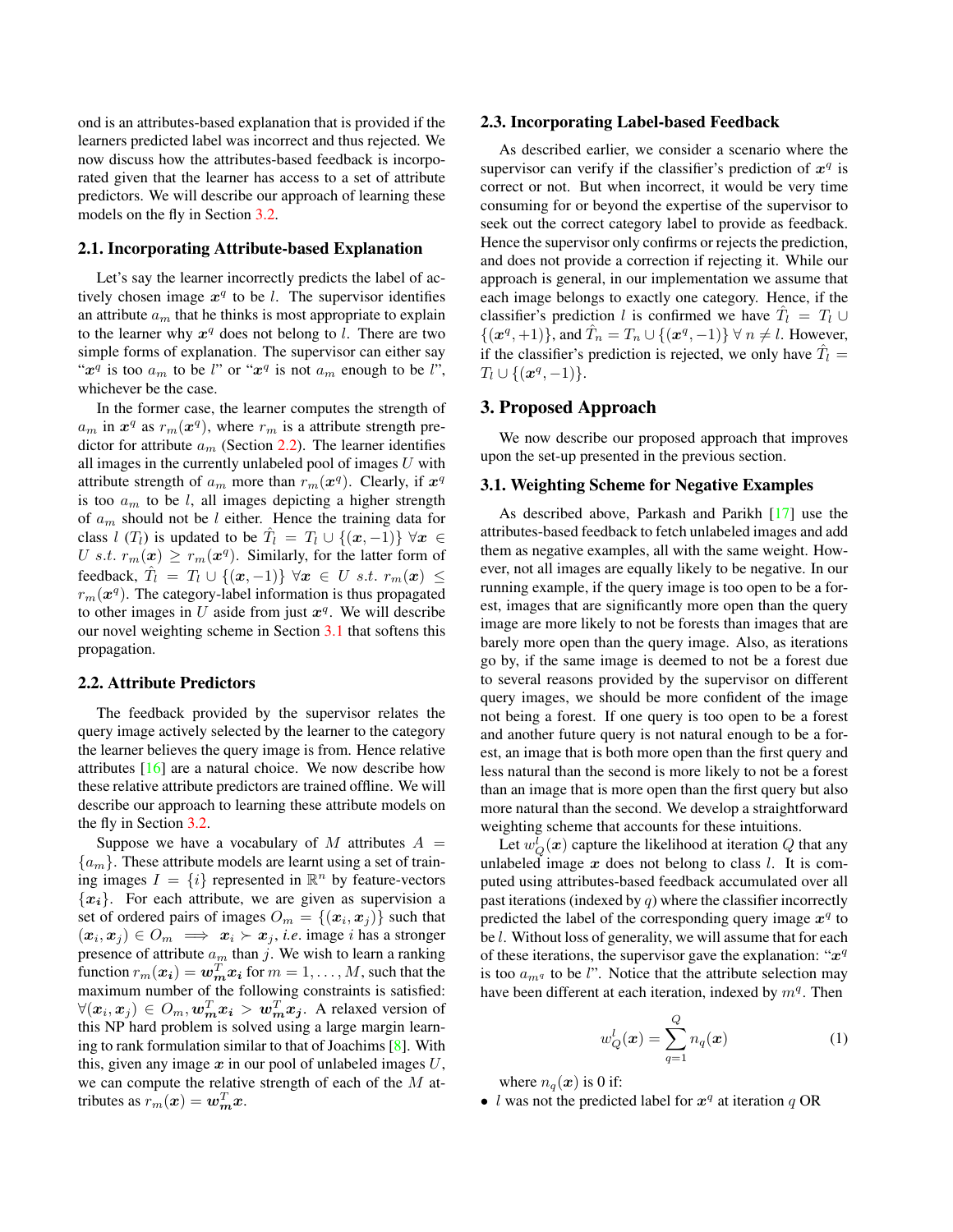- l was the predicted label but correctly so (*i.e*. no attributes-based feedback was provided) OR
- x does not have more  $a_{mq}$  than  $x^q$  *i.e.*  $r_{mq}(x)$  <  $r_{m^q}(\bm{x}^q)$

otherwise  $n_q(x)$  is the number of images that lie between  $x^q$  and  $x$  when all the images (labeled or unlabeled) are sorted by  $r_{mq}$ . If  $n_q(x)$  is large, the weight corresponding to x is high.  $n_q(x)$  can also be defined to be the difference in attribute scores between the two images *i.e*.  $n_q(\boldsymbol{x}) = r_{m^q}(\boldsymbol{x}) - r_{m^q}(\boldsymbol{x}^q)$ . However, since the attribute predictors are trained as ranking functions and not regressors, the difference in scores may be less meaningful.<sup>2</sup> At each iteration, the weights  $w_Q^l(\boldsymbol{x})$  for all images  $\boldsymbol{x}$  in the dataset are normalized to lie between 0 and 1 for each class l. The weights of the images that have been labeled by the supervisor via labeled-based feedback are always set to the maximum, which is 1. The weights of these instances can be fed into standard SVM solvers.

### <span id="page-3-0"></span>3.2. Learning Attribute Models On The Fly

We now describe our approach to learning the attribute models on the fly as opposed to using pre-trained attribute predictors as in [\[17\]](#page-7-11). Recall that an attribute predictor  $r_m$ for an attribute  $a_m$  is learnt by using human annotated pairs of images  $O_m = \{(\boldsymbol{x}_i, \boldsymbol{x}_j)\}\$  such that  $(\boldsymbol{x}_i, \boldsymbol{x}_j) \in O_m \implies$  $x_i \succ x_j$  *i.e.* image  $x_i$  displays a stronger presence of attributes  $a_m$  than image  $x_i$ . We use the following approach to learn attribute predictors on the fly. At any iteration, if the supervisor says " $x^q$  is too  $a_m$  to be l", then the learner fetches all images labeled as  $l$ , and appends  $O_m$  with additional constraints  $\hat{O}_m = O_m \cup \{(\mathbf{x}^q, \mathbf{x}_j)\}\;$  s.t.  $\mathbf{x}_j$  has been labeled as l. For instance, if the supervisor says, "this query image is too open to be a forest", then the learner can fetch all images thus far labeled as forests and realize that all these forest images must be less open than the query image. Similarly, if the supervisor says " $x^q$  is not  $a_m$  enough to be l", then  $\hat{O}_m = \hat{O}_m \cup \{(\bm{x}_j, \bm{x}^q)\}\$  s.t.  $\bm{x}_j$  is labeled as  $l$ . We make some notes: 1) If an image in the future is labeled by the supervisor to be forest,  $O_m$  will be appended accordingly. 2) As the attribute models are updated at each iteration the weights described in Section [3.1](#page-2-0) are recomputed using the updated attribute models. 3) The additional constraints with which the existing ranker already agrees are less likely to influence the updated ranker. Those that are currently violated will play a critical role in its update.

Learning attributes on the fly gives the supervisor flexibility to use whichever attribute he deems fit, and not be severely restricted by a pre-determined vocabulary of attributes. The supervisor can introduce a new attribute at any time in the learning process. Our approach is general and also allows access to a set of pre-trained attributes, which can then be updated on the fly. Moreover, the form of the attributes-feedback conveniently matches the supervision required by a learning to rank formulation to train relative attribute models, allowing us to use it simultaneously as feedback for training classifiers and as annotation for training relative attribute models.

### <span id="page-3-1"></span>3.3. Active Selection of Images

We now describe our novel active selection approach to select the query image at a given iteration. The idea behind active selection is to select an image such that the supervisor's response to it is likely to reduce the uncertainty or entropy of the system the most. The traditional criterion of picking the image with the most entropy of its class distribution  $p_k$  (also used in [\[17\]](#page-7-11)) does not incorporate our relative attributes-based feedback setup. Our contribution is to account for the feedback while efficiently computing the expected reduction in entropy of the system when a query image is labeled. The current entropy of the system is defined to be:

$$
H = -\sum_{i=1}^{N} \sum_{k=1}^{K} p_k(x_i) \log(p_k(x_i))
$$
 (2)

where  $p_k(x_i)$  is the probability of image  $x_i$  belonging to class k as estimated by the classifier  $h_k$  and N is the number of images in the currently unlabeled set  $U$ . When an image  $x_i$  is chosen to be the query image, there are two possible responses from the supervisor. The first, with probability  $p^0$  is to accept the label predicted by the classifier for  $x_i$  $(i.e. x<sub>i</sub> gets labeled with its correct label).$  Let the resultant entropy of the system be  $H^0$ . The second, with probability  $p<sup>1</sup> = 1 - p<sup>0</sup>$  is to reject the label and provide an attributesbased feedback. The latter has 2M options corresponding to each of the  $M$  attributes and "too" or "not enough" reasons. Let's say given a rejection response, the chances of the supervisor picking any of the  $M$  attributes with the "too" response is  $p_m^{1+}$  and with the "not enough" response is  $p_m^{1-}$ . Let the resultant entropy of the system be  $H_m^{1+}$  and  $H_m^{1-}$ respectively. Hence, the expected change in entropy  $\Delta H(i)$ of the system when  $x_i$  is selected as the query image is

<span id="page-3-2"></span>
$$
H - \left( p^{0}H^{0} + p^{1} \left( \sum_{m=1}^{M} p_{m}^{1+} H_{m}^{1+} + \sum_{m=1}^{M} p_{m}^{1-} H_{m}^{1-} \right) \right)_{(3)}
$$

We wish to find  $x_i$  with the largest value of  $\Delta H(i)$ . We estimate  $p^0$ , the probability that the classifier's predicted label  $l$  for  $x_i$  is correct and hence accepted by the supervisor to be  $p_l(x_i)$ . As stated earlier,  $p^1 = 1 - p^0$ . To estimate  $p_m^{1+}$ , the probability that the supervisor will provide feedback " $x_i$  is too  $a_m$  to be l", we use the following intuition. If the strength of  $a_m$  in  $x_i$  is much larger than

<sup>&</sup>lt;sup>2</sup>When  $x$  is just a bit more open than  $x^q$  and there are many images similar to each other that all fall between  $x$  and  $x^q$ , the difference in scores may be more reliable. Empirically, using the difference in scores gives similar but slightly worse results than using the number of images.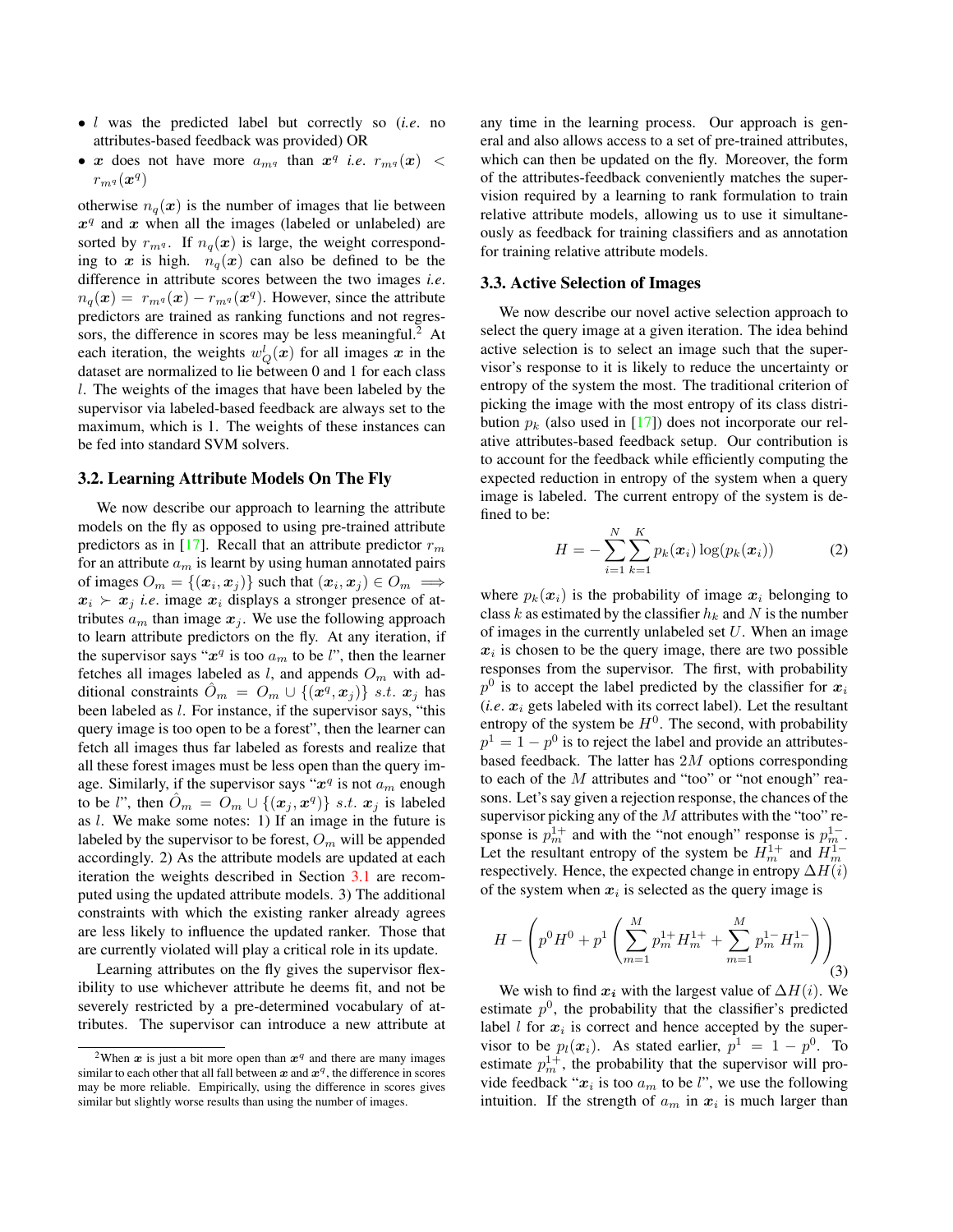its strength in all images labeled as l so far i.e.  $r_m(x_i)$  is much larger than  $r_m(x_j)$  where  $x_j$  are images labeled as l, then  $p_m^{1+}$  will be high. More specifically, say we sort all the images by their attribute values  $r_m(x)$  in ascending order. Say  $n_m(x)$  denotes the rank of image x in the sorted list and  $N_l$  is the number of images labeled as l so far. If  $x_i$  falls very far to the right of all the images labeled as l,  $\tilde{n} = \sum_{j=1}^{N_l} (n_m(\boldsymbol{x}_i) - n_m(\boldsymbol{x}_j))$  will be a large positive number, and  $p_m^{1+}$  is high. Similarly, if  $x_i$  falls very far to the left *i.e.*  $\tilde{n}$  is a large negative number,  $p_m^{1+}$  is small. And if  $x_i$  lies in the middle of the all the images labeled as  $l$  *i.e.*  $\tilde{n}$  is close to  $0, p_m^{1+}$  is moderate. Similar reasoning holds for  $p_m^{1-}$  . Hence, we compute the  $2M$  values corresponding to  $\tilde{n}$ and their negatives, linearly shift them such that the smallest value is 0, and then divide by the sum to get a distribution over the 2M choices.

We now look at estimating the resultant entropies  $H<sup>0</sup>$ ,  $H_m^{1-}$  and  $H_m^{1+}$  in Equation [3.](#page-3-2)  $H_0^0$  is simply H reduced by the entropy of  $x_i$  which is  $-\sum_{k=1}^{K} p_k(x_i) \log(p_k(x_i)),$ because after being labeled as class  $l$ , its entropy is 0. Estimating  $H_m^{1-}$  and  $H_m^{1+}$  is more interesting. When the label is rejected, the supervisor provides attributes-based feedback, which is transferred to many images as negative labels. If the feedback is " $x_i$  is too  $a_m$  to be l", then for all images  $x_{i'}$  s.t.  $r_m(x_{i'}) > r_m(x_i)$ , the corresponding class probabilities  $p_l(\boldsymbol{x}_{i'})$  would be set to zero $^3$ , and their entropies can be recomputed to determine the changed entropy. However, note that when the supervisor provides this feedback, the relative attribute model  $r_m$  is also updated, and so the only way to determine the set  $\{x_{i'}\}$  s.t.  $r_m(\boldsymbol{x}_{i'}) > r_m(\boldsymbol{x}_{i})$  is to re-train  $r_m$ . Notice that at each iteration, Equation [3](#page-3-2) has to be computed for all  $N$  unlabeled images in the dataset. Hence, this brute-force approach would require us to train 2NM ranking functions at each iteration, which would be prohibitively expensive for any reasonably sized dataset.

To reduce the computational burden, we propose an approximate but faster approach for computing  $H_m^{1-}$  and  $H_m^{1+}$ . Intuitively, instead of having to train 2NM ranking functions, we simply train 2CM ranking functions, where  $C \ll N$ , and is obtained by a meaningful clustering of the N images. At a very high-level, this is similar to  $\lceil 5 \rceil$ that clusters images for image retrieval to ensure a good coverage of the entire feature space while simultaneously improving efficiency. Our clustering relies on the following intuition. Anytime the supervisor gives the learner feedback of the form " $x_i$  is too  $a_m$  to be l", the added constraints that are obtained to update  $r_m$  are of the form  $(\mathbf{x}_i \succ \mathbf{x}_j)$  s.t.  $\mathbf{x}_j$ is labeled as l. Recall that some of these constraints may be satisfied by the existing ranker, while others may be violated. The latter tend to have more impact on the ranker's update. Notice that all candidate query images  $x_i$  that are predicted by the classifier to be from class  $l$  and lie between

<span id="page-4-0"></span>

Figure 1: Our clustering approach for fast active learning. Unlabeled images are clustered along each relative attribute using boundaries marked by labeled images of each class. A ranking function is trained for each cluster representative instead of each unlabeled image.

two consecutively ranked labeled images  $x_i$  will have the same set of violated constraints, and will presumably lead to similar updated ranking functions. Hence, instead of learning a new ranking function for all  $N$  images, we learn a new ranking function only for each group of images that are predicted by the classifier to be from the same class and that fall between two consecutively ranked labeled images of that class. See Figure [1.](#page-4-0) Each cluster is represented with the median image along the attribute, and a new ranking function is trained using that image instead of each candidate  $x_i$  *i.e.* each unlabeled image. All images falling in the same cluster thus share the same ranking functions to compute  $H_m^{1-}$  and  $H_m^{1+}$  in Equation [3.](#page-3-2) In our experiments, we find that as a result of our clustering based approximation, we were required to train only  $5 - 7\%$  of ranking functions, while maintaining accuracy (see Figure [4b\)](#page-7-22).

### 4. Experiments

We experiment with two different domains: faces and shoes. For faces, we use two subsets of the Public Figures Face Dataset (PubFig) [\[13\]](#page-7-15): Pubfig-772-8 and Pubfig-900-60. The first is the same as that used by Parkash and Parikh [\[17\]](#page-7-11) containing 772 images from 8 categories described by 512-d gist concatenated with 30-d color histogram features. The second contains 900 images from 60 categories in the development set of PubFig. This is a significantly more challenging dataset (not used in [\[17\]](#page-7-11)), and the simple gist and color features do not suffice. Instead, we use the 73-d more sophisticated face features provided by Kumar *et al*. [\[13\]](#page-7-15) that capture various properties of the faces and were found to provide state-of-the-art face verification performance. For shoes (Shoes-750-10) we use a subset of 750 images from 10 classes of the shoes dataset of Berg *et al*. [\[1\]](#page-7-12) also used in [\[10\]](#page-7-23). As in [\[10\]](#page-7-23), 960-d gist features are concatenated with 30-d color histogram features.

## <span id="page-4-1"></span>4.1. Collecting Attributes-based Feedback

To allow for extensive quantitative evaluations while still using feedback from real users, we collect exhaustive attributes-based feedback offline using human subjects on Amazon Mechanical Turk (MTurk) (as in [\[17\]](#page-7-11)). Note that the supervisor provides feedback every time a query image

 $3$ Weights (Section [3.1\)](#page-2-0) are ignored to simplify entropy computation.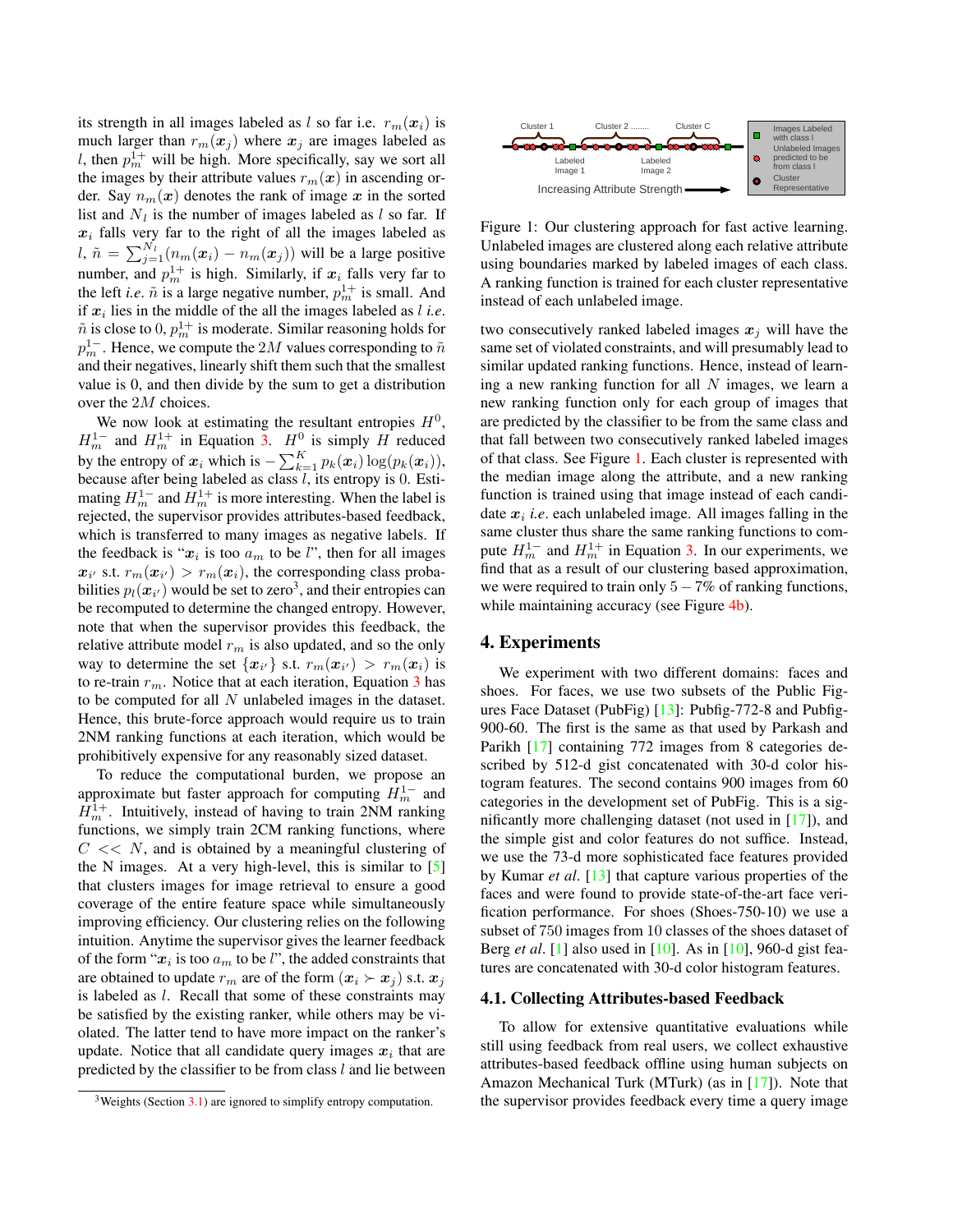is mis-classified, and this feedback depends on the query image and the predicted label. This would require us to collect (number-of-images  $\times$  number-of-categories) number of feedback statements offline. To restrict the amount of data to be collected, we make the simplifying assumption that the feedback depends only on the true label of the query image and the predicted label. This now requires us to collect (number-of-categories  $\times$  number-of-categories) feedback statements.

To collect this data, we show 10 MTurk workers example images from a pair of categories. We experiment with two different interfaces. One is where workers are asked to describe in free-form text (using a word or a phrase), the most obvious difference between the categories<sup>4</sup>. The second is where workers are shown a list of attributes one at a time and asked whether the first of the two categories has more of the attribute, less of the attribute, or a similar presence as the second.<sup>5</sup> The attribute with most people agreeing on one category having a stronger presence of the attribute than the other (and fewest people saying the opposite) is the attribute corresponding to the most obvious difference between the two categories. Note that the list of attributes simulates the vocabulary of attributes that the system would end up with at the end of the learning process. In our experiments for testing the system's ability to learn the attributes on the fly, the system does *not* have access to this list ahead of time. To avoid language processing issues that arise when consolidating free-form text from multiple users, we use the latter interface for most of our experiments. Towards the end we show an experiment comparing the two interfaces. In a real setting involving multiple supervisors, we envision a hybrid of the two interfaces: if one of the supervisors introduces a new attribute, it dynamically shows up on the list of available attributes for all supervisors to use. We note that our attribute annotations for the PubFig-900-60 dataset is the largest relative attribute dataset to the best of our knowledge and is publicly available on our webpage.

## 4.2. Results

We split each of the three datasets into training and testing sets. The training set (usually 65-75% of the total dataset) is used as the unlabeled data that will be labeled by the supervisor with label- and attributes-based feedback over the course of the learning iterations. We evaluate the classifiers every five iterations on the held-out test set. We report average accuracies across 20 random train/test splits. In Table [1](#page-6-0) we list the various algorithms we evaluated. The different comparisons allow us to evaluate the role of attributes-based feedback, of the proposed weighting scheme, of the on-the-fly attribute models and of the proposed query image selection approach as compared to the traditional max-entropy active selection approach.

<span id="page-5-0"></span>

Figure 2: Impact of our proposed weighting scheme and of learning attribute models on the fly on performance

#### 4.2.1 Weighting Scheme

Figure [2](#page-5-0) demonstrates the impact of our proposed weighting scheme (solid vs dashed). Overall, we find that the weighting scheme improves performance significantly, especially for pre-trained attributes.

## 4.2.2 Attribute Models Trained On The Fly

Figure [2](#page-5-0) also demonstrates the impact of learning the attribute models on the fly (black vs. green). While the motivation behind learning the attribute models on the fly was added flexibility and reduced over-head of pre-training the attributes, surprisingly, we found that they also improve accuracies significantly. Our analysis revealed that the attribute models learnt on the fly are biased towards adding fewer but more informative negative examples to the classifiers as compared to the pre-trained attribute models. For example, after 300 iterations on the Pubfig-900-60, pretrained attributes models add on average 415 negative examples while on-the-fly models add 210. Of these,  $\sim 1.3\%$ are incorrect (i.e. are in fact positive examples) when using pre-trained attribute model, but only  $\sim 0.61\%$  are incorrect when using attribute models trained on the fly. Perhaps more importantly,  $\sim 80\%$  of the true positive images are added to the negative side when using pre-trained attributes, while only  $\sim 15\%$  for attributes trained on the fly. Further, we evaluated the accuracy of the attribute models at predicting the relative attribute strength in pairs of images. As seen in Figure [4a,](#page-7-22) we find that the pre-trained attribute models are in fact more accurate on average at predicting the relative order of images. While being worse attribute predictors, the models trained on the fly are better catered towards providing classifier-feedback. Due to their superiority, from here on, we only show comparisons to approaches using attribute models trained on the fly. Note that the passive approach of Parkash and Parikh [\[17\]](#page-7-11) with at-

<sup>4</sup>We assume that the supervisor is likely to comment on the attribute that makes the predicted category of an image most different from its true category, allowing us to simplify the question posed to MTurk workers.

<sup>&</sup>lt;sup>5</sup>For PubFig-772-8 we used a list of the 11 attributes used in  $[16, 17]$  $[16, 17]$  $[16, 17]$ and for PubFig-900-60 we used a list of 29 attributes capturing the same concepts as those of Kumar *et al*. [\[13\]](#page-7-15) such as age, gender, race, faceshape, accessories and make-up, etc. For shoes, we used the 10 attributes introduced by Kovashka *et al*. [\[10\]](#page-7-23) such as colorful, formal, sporty, etc.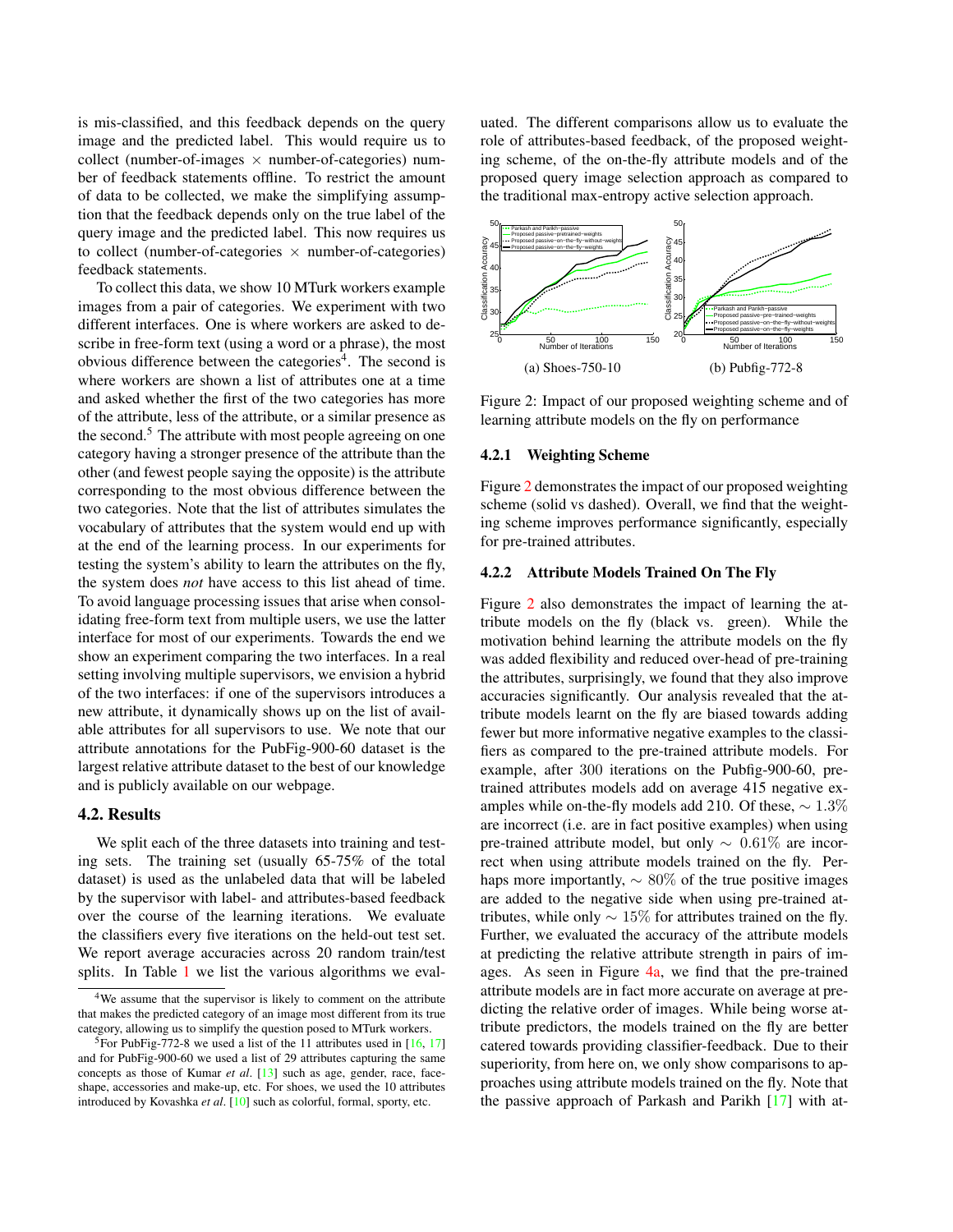<span id="page-6-0"></span>

| Name of Method                              | <b>Attribute Feedback</b> | Weighting Scheme | <b>Attributes</b> | <b>Query Image Selection</b> |
|---------------------------------------------|---------------------------|------------------|-------------------|------------------------------|
|                                             | Used                      | Used             | Learned           |                              |
| Baseline passive                            | no                        | N/A              | N/A               | random                       |
| Baseline active                             | no                        | N/A              | N/A               | max-entropy                  |
| Parkash & Parikh - active [17]              | yes                       | no               | pre-trained       | max-entropy                  |
| Parkash $& Parikh - passive$                | yes                       | no               | pre-trained       | random                       |
| Proposed passive-pre-trained-weights        | yes                       | yes              | pre-trained       | random                       |
| Proposed passive-on-the-fly-without-weights | yes                       | no               | on-the-fly        | random                       |
| Proposed passive-on-the-fly-weights         | yes                       | yes              | on-the-fly        | random                       |
| Proposed active-maxent-on-the-fly-weights   | yes                       | yes              | on-the-fly        | max-entropy                  |
| Proposed                                    | yes                       | yes              | $on$ -the-fly     | proposed (Section 3.3)       |

Table 1: Summary of the algorithms that we compare

<span id="page-6-1"></span>

Figure 3: Comparing our proposed approach to various baselines (Table [1\)](#page-6-0)

tribute models trained on the fly is the same as "Proposed passive-on-the-fly-without-weights" in Table [1.](#page-6-0)

## 4.2.3 Active Selection

We now evaluate the benefit of our proposed active learning approach. In Figure  $3a$ , we report exhaustive comparisons on PubFig-772-8 (also used in [\[17\]](#page-7-11)), and show the most critical comparisons on the remaining two datasets in Figures [3b](#page-6-1) and [3c.](#page-6-1) We find that attributes-based feedback improves performance significantly. Perhaps somewhat surprisingly, we find that randomly selecting query images performs better than using the maximum entropy criterion used in traditional active learning. We suspect this to be the case due to the nature of our application where the supervisor only accepts or rejects a label for the query image, as opposed to providing the correct label as in traditional labeling tasks. As the classifiers get stronger (around iteration 125 in Figure [3a\)](#page-6-1), the active approach starts to get better than the passive approach. However, we see that our proposed active learning approach significantly outperforms both the traditional active learning criterion and the passive approach on all three datasets.

#### 4.2.4 Comparison to Brute Force

We now analyze how much performance we are loosing due to our clustering approximation (Figure [1\)](#page-4-0). We experiment with a small unlabeled dataset of 80 images from 8 classes in PubFig-772-8. We run the brute-force active selection scheme that involves training all 2NM ranking functions at

each iteration and compare it to our proposed approach that requires training 2CM ranking functions. The value of C increases as more images are labeled, making the process most efficient early on when the classifier gains more from each labeled example. On average across the learning iterations, our approach was 4 times faster than brute force on this small dataset without significant loss in performance (Figure [4b\)](#page-7-22). The speed-up factor ( $\sim \frac{N}{C}$ ) was 15 − 20 on our other larger datasets, and goes up linearly with the average number of images per class in the unlabeled dataset.

### 4.2.5 Free-form Feedback

As described in Section [4.1,](#page-4-1) we also collected attributesbased feedback using a free-form interface for PubFig-772- 8. The attributes collected were manually grouped (*e.g*. young, old, age, etc. all refer to the same attribute) leading to a final vocabulary of 8 attributes at the end of the learning process. This set-up mimics the scenario where the supervisor can truly use any attribute on the fly. Resultant accuracies are seen in Figure [4c.](#page-7-22) For sake of comparison, we also show accuracies using the second interface described in Section [4.1](#page-4-1) that used annotations on a list of 11 attributes.

## 4.2.6 Efficient Use of User's Effort

If all the training images *i.e*. 532, 600 and 500 images from Pubfig-772-8, Pubfig-900-60 and Shoes-750-10 respectively were labeled, the classification accuracy on the three datasets would be 84%, 48% and 68%. A labeled image corresponds to a scenario where  $1$  of the  $K$  categories